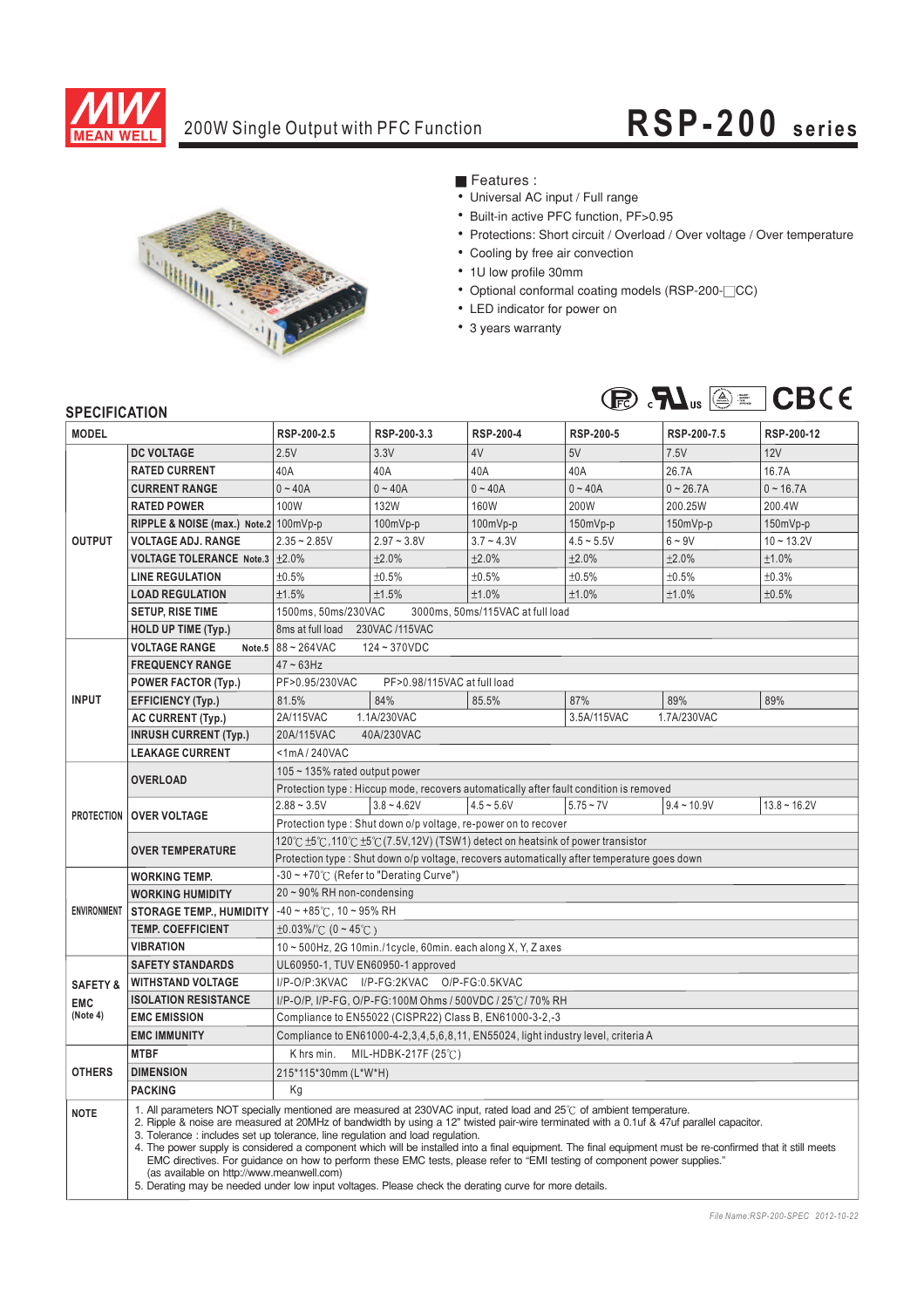

## 200W Single Output with PFC Function **RSP-20 0 s eries**



■ Features :

- Universal AC input / Full range
- Built-in active PFC function, PF>0.95
- Protections: Short circuit / Overload / Over voltage / Over temperature
- Cooling by free air convection
- 1U low profile 30mm
- Optional conformal coating models (RSP-200-<sup>CC</sup>)
- ¡E¡E¡E¡E¡E¡E¡E¡E LED indicator for power on
- 3 years warranty



### **SPECIFICATION**

| <b>JELUIFIUAI IUN</b><br><b>MODEL</b> |                                                                                                                                                                                                                                                                                                                                                                                                                                                                                                                                                                                                                                                                                                                                                                                                    | RSP-200-13.5                                                                                | RSP-200-15                                | RSP-200-24     | RSP-200-27                                                                            | RSP-200-36     | RSP-200-48   |  |  |  |
|---------------------------------------|----------------------------------------------------------------------------------------------------------------------------------------------------------------------------------------------------------------------------------------------------------------------------------------------------------------------------------------------------------------------------------------------------------------------------------------------------------------------------------------------------------------------------------------------------------------------------------------------------------------------------------------------------------------------------------------------------------------------------------------------------------------------------------------------------|---------------------------------------------------------------------------------------------|-------------------------------------------|----------------|---------------------------------------------------------------------------------------|----------------|--------------|--|--|--|
|                                       | <b>DC VOLTAGE</b>                                                                                                                                                                                                                                                                                                                                                                                                                                                                                                                                                                                                                                                                                                                                                                                  | 13.5V                                                                                       | 15V                                       | <b>24V</b>     | <b>27V</b>                                                                            | 36V            | 48V          |  |  |  |
| <b>OUTPUT</b>                         | <b>RATED CURRENT</b>                                                                                                                                                                                                                                                                                                                                                                                                                                                                                                                                                                                                                                                                                                                                                                               | 14.9A                                                                                       | 13.4A                                     | 8.4A           | 7.5A                                                                                  | 5.56A          | 4.2A         |  |  |  |
|                                       | <b>CURRENT RANGE</b>                                                                                                                                                                                                                                                                                                                                                                                                                                                                                                                                                                                                                                                                                                                                                                               | $0 - 14.9A$                                                                                 | $0 - 13.4A$                               | $0 - 8.4A$     | $0 - 7.5A$                                                                            | $0 - 5.56A$    | $0 - 4.2A$   |  |  |  |
|                                       | <b>RATED POWER</b>                                                                                                                                                                                                                                                                                                                                                                                                                                                                                                                                                                                                                                                                                                                                                                                 | 201.15W                                                                                     | 201W                                      | 201.6W         | 202.5W                                                                                | 200.16W        | 201.6W       |  |  |  |
|                                       | RIPPLE & NOISE (max.) Note.2 150mVp-p                                                                                                                                                                                                                                                                                                                                                                                                                                                                                                                                                                                                                                                                                                                                                              |                                                                                             | 150mVp-p                                  | 150mVp-p       | 200mVp-p                                                                              | 220mVp-p       | 240mVp-p     |  |  |  |
|                                       | <b>VOLTAGE ADJ. RANGE</b>                                                                                                                                                                                                                                                                                                                                                                                                                                                                                                                                                                                                                                                                                                                                                                          | $12 - 15V$                                                                                  | $13.5 - 18V$                              | $20 - 26.4V$   | $26 - 31.5V$                                                                          | $32.4 - 39.6V$ | $41 - 56V$   |  |  |  |
|                                       | <b>VOLTAGE TOLERANCE Note.3</b>                                                                                                                                                                                                                                                                                                                                                                                                                                                                                                                                                                                                                                                                                                                                                                    | ±1.0%                                                                                       | ±1.0%                                     | ±1.0%          | ±1.0%                                                                                 | ±1.0%          | ±1.0%        |  |  |  |
|                                       | <b>LINE REGULATION</b>                                                                                                                                                                                                                                                                                                                                                                                                                                                                                                                                                                                                                                                                                                                                                                             | ±0.3%                                                                                       | ±0.3%                                     | ±0.2%          | ±0.2%                                                                                 | ±0.2%          | ±0.2%        |  |  |  |
|                                       | <b>LOAD REGULATION</b>                                                                                                                                                                                                                                                                                                                                                                                                                                                                                                                                                                                                                                                                                                                                                                             | ±0.5%                                                                                       | ±0.5%                                     | ±0.5%          | ±0.5%                                                                                 | ±0.5%          | ±0.5%        |  |  |  |
|                                       | <b>SETUP, RISE TIME</b>                                                                                                                                                                                                                                                                                                                                                                                                                                                                                                                                                                                                                                                                                                                                                                            | 1500ms, 50ms/230VAC<br>3000ms, 50ms/115VAC at full load                                     |                                           |                |                                                                                       |                |              |  |  |  |
|                                       | <b>HOLD UP TIME (Typ.)</b>                                                                                                                                                                                                                                                                                                                                                                                                                                                                                                                                                                                                                                                                                                                                                                         | 8ms at full load 230VAC /115VAC                                                             |                                           |                |                                                                                       |                |              |  |  |  |
|                                       | <b>VOLTAGE RANGE</b>                                                                                                                                                                                                                                                                                                                                                                                                                                                                                                                                                                                                                                                                                                                                                                               | Note.5 $88 - 264$ VAC<br>$124 - 370VDC$                                                     |                                           |                |                                                                                       |                |              |  |  |  |
|                                       | <b>FREQUENCY RANGE</b>                                                                                                                                                                                                                                                                                                                                                                                                                                                                                                                                                                                                                                                                                                                                                                             | $47 \sim 63$ Hz                                                                             |                                           |                |                                                                                       |                |              |  |  |  |
| <b>INPUT</b>                          | <b>POWER FACTOR (Typ.)</b>                                                                                                                                                                                                                                                                                                                                                                                                                                                                                                                                                                                                                                                                                                                                                                         | PF>0.95/230VAC<br>PF>0.98/115VAC at full load                                               |                                           |                |                                                                                       |                |              |  |  |  |
|                                       | <b>EFFICIENCY (Typ.)</b>                                                                                                                                                                                                                                                                                                                                                                                                                                                                                                                                                                                                                                                                                                                                                                           | 89%                                                                                         | 89.5%                                     | 89.5%          | 89%                                                                                   | 90%            | 90%          |  |  |  |
|                                       | AC CURRENT (Typ.)                                                                                                                                                                                                                                                                                                                                                                                                                                                                                                                                                                                                                                                                                                                                                                                  | 1.7A/230VAC<br>3.5A/115VAC                                                                  |                                           |                |                                                                                       |                |              |  |  |  |
|                                       | <b>INRUSH CURRENT (Typ.)</b>                                                                                                                                                                                                                                                                                                                                                                                                                                                                                                                                                                                                                                                                                                                                                                       | 20A/115VAC<br>40A/230VAC                                                                    |                                           |                |                                                                                       |                |              |  |  |  |
|                                       | <b>LEAKAGE CURRENT</b>                                                                                                                                                                                                                                                                                                                                                                                                                                                                                                                                                                                                                                                                                                                                                                             | <1mA/240VAC                                                                                 |                                           |                |                                                                                       |                |              |  |  |  |
|                                       | <b>OVERLOAD</b>                                                                                                                                                                                                                                                                                                                                                                                                                                                                                                                                                                                                                                                                                                                                                                                    | $105 \sim 135\%$ rated output power                                                         |                                           |                |                                                                                       |                |              |  |  |  |
|                                       |                                                                                                                                                                                                                                                                                                                                                                                                                                                                                                                                                                                                                                                                                                                                                                                                    |                                                                                             |                                           |                | Protection type: Hiccup mode, recovers automatically after fault condition is removed |                |              |  |  |  |
|                                       | <b>PROTECTION OVER VOLTAGE</b>                                                                                                                                                                                                                                                                                                                                                                                                                                                                                                                                                                                                                                                                                                                                                                     | $15.7 \sim 18.4V$                                                                           | $18.8 - 21.8V$                            | $27.6 - 32.4V$ | $32.9 - 38.3V$                                                                        | $41.4 - 48.6V$ | $58.4 - 68V$ |  |  |  |
|                                       |                                                                                                                                                                                                                                                                                                                                                                                                                                                                                                                                                                                                                                                                                                                                                                                                    | Protection type: Shut down o/p voltage, re-power on to recover                              |                                           |                |                                                                                       |                |              |  |  |  |
|                                       | <b>OVER TEMPERATURE</b>                                                                                                                                                                                                                                                                                                                                                                                                                                                                                                                                                                                                                                                                                                                                                                            | 100℃ ±5℃,110℃ ±5℃ (13.5V,15V) (TSW1) detect on heatsink of power transistor                 |                                           |                |                                                                                       |                |              |  |  |  |
|                                       |                                                                                                                                                                                                                                                                                                                                                                                                                                                                                                                                                                                                                                                                                                                                                                                                    | Protection type : Shut down o/p voltage, recovers automatically after temperature goes down |                                           |                |                                                                                       |                |              |  |  |  |
| <b>ENVIRONMENT</b>                    | <b>WORKING TEMP.</b>                                                                                                                                                                                                                                                                                                                                                                                                                                                                                                                                                                                                                                                                                                                                                                               | $-30 \sim +70^{\circ}$ (Refer to "Derating Curve")                                          |                                           |                |                                                                                       |                |              |  |  |  |
|                                       | <b>WORKING HUMIDITY</b>                                                                                                                                                                                                                                                                                                                                                                                                                                                                                                                                                                                                                                                                                                                                                                            | 20~90% RH non-condensing                                                                    |                                           |                |                                                                                       |                |              |  |  |  |
|                                       | <b>STORAGE TEMP., HUMIDITY</b>                                                                                                                                                                                                                                                                                                                                                                                                                                                                                                                                                                                                                                                                                                                                                                     | $-40 \sim +85^{\circ}$ C, 10 ~ 95% RH                                                       |                                           |                |                                                                                       |                |              |  |  |  |
|                                       | <b>TEMP. COEFFICIENT</b>                                                                                                                                                                                                                                                                                                                                                                                                                                                                                                                                                                                                                                                                                                                                                                           | $\pm 0.03\%$ (0 ~ 45°C)                                                                     |                                           |                |                                                                                       |                |              |  |  |  |
|                                       | <b>VIBRATION</b>                                                                                                                                                                                                                                                                                                                                                                                                                                                                                                                                                                                                                                                                                                                                                                                   | 10 ~ 500Hz, 2G 10min./1cycle, 60min. each along X, Y, Z axes                                |                                           |                |                                                                                       |                |              |  |  |  |
|                                       | <b>SAFETY STANDARDS</b>                                                                                                                                                                                                                                                                                                                                                                                                                                                                                                                                                                                                                                                                                                                                                                            | UL60950-1, TUV EN60950-1 approved                                                           |                                           |                |                                                                                       |                |              |  |  |  |
| <b>SAFETY &amp;</b>                   | <b>WITHSTAND VOLTAGE</b>                                                                                                                                                                                                                                                                                                                                                                                                                                                                                                                                                                                                                                                                                                                                                                           |                                                                                             | I/P-O/P:3KVAC I/P-FG:2KVAC O/P-FG:0.5KVAC |                |                                                                                       |                |              |  |  |  |
| <b>EMC</b>                            | <b>ISOLATION RESISTANCE</b><br>I/P-O/P, I/P-FG, O/P-FG:100M Ohms / 500VDC / 25℃/ 70% RH                                                                                                                                                                                                                                                                                                                                                                                                                                                                                                                                                                                                                                                                                                            |                                                                                             |                                           |                |                                                                                       |                |              |  |  |  |
| (Note 4)                              | <b>EMC EMISSION</b>                                                                                                                                                                                                                                                                                                                                                                                                                                                                                                                                                                                                                                                                                                                                                                                | Compliance to EN55022 (CISPR22) Class B, EN61000-3-2,-3                                     |                                           |                |                                                                                       |                |              |  |  |  |
|                                       | <b>EMC IMMUNITY</b>                                                                                                                                                                                                                                                                                                                                                                                                                                                                                                                                                                                                                                                                                                                                                                                | Compliance to EN61000-4-2,3,4,5,6,8,11, EN55024, light industry level, criteria A           |                                           |                |                                                                                       |                |              |  |  |  |
|                                       | <b>MTBF</b>                                                                                                                                                                                                                                                                                                                                                                                                                                                                                                                                                                                                                                                                                                                                                                                        | K hrs min.<br>MIL-HDBK-217F (25°C)                                                          |                                           |                |                                                                                       |                |              |  |  |  |
| <b>OTHERS</b>                         | <b>DIMENSION</b>                                                                                                                                                                                                                                                                                                                                                                                                                                                                                                                                                                                                                                                                                                                                                                                   | 215*115*30mm (L*W*H)                                                                        |                                           |                |                                                                                       |                |              |  |  |  |
|                                       | <b>PACKING</b>                                                                                                                                                                                                                                                                                                                                                                                                                                                                                                                                                                                                                                                                                                                                                                                     | Kg                                                                                          |                                           |                |                                                                                       |                |              |  |  |  |
| <b>NOTE</b>                           | 1. All parameters NOT specially mentioned are measured at 230VAC input, rated load and 25°C of ambient temperature.<br>2. Ripple & noise are measured at 20MHz of bandwidth by using a 12" twisted pair-wire terminated with a 0.1uf & 47uf parallel capacitor.<br>3. Tolerance: includes set up tolerance, line regulation and load regulation.<br>4. The power supply is considered a component which will be installed into a final equipment. The final equipment must be re-confirmed that it still meets<br>EMC directives. For quidance on how to perform these EMC tests, please refer to "EMI testing of component power supplies."<br>(as available on http://www.meanwell.com)<br>5. Derating may be needed under low input voltages. Please check the derating curve for more details. |                                                                                             |                                           |                |                                                                                       |                |              |  |  |  |